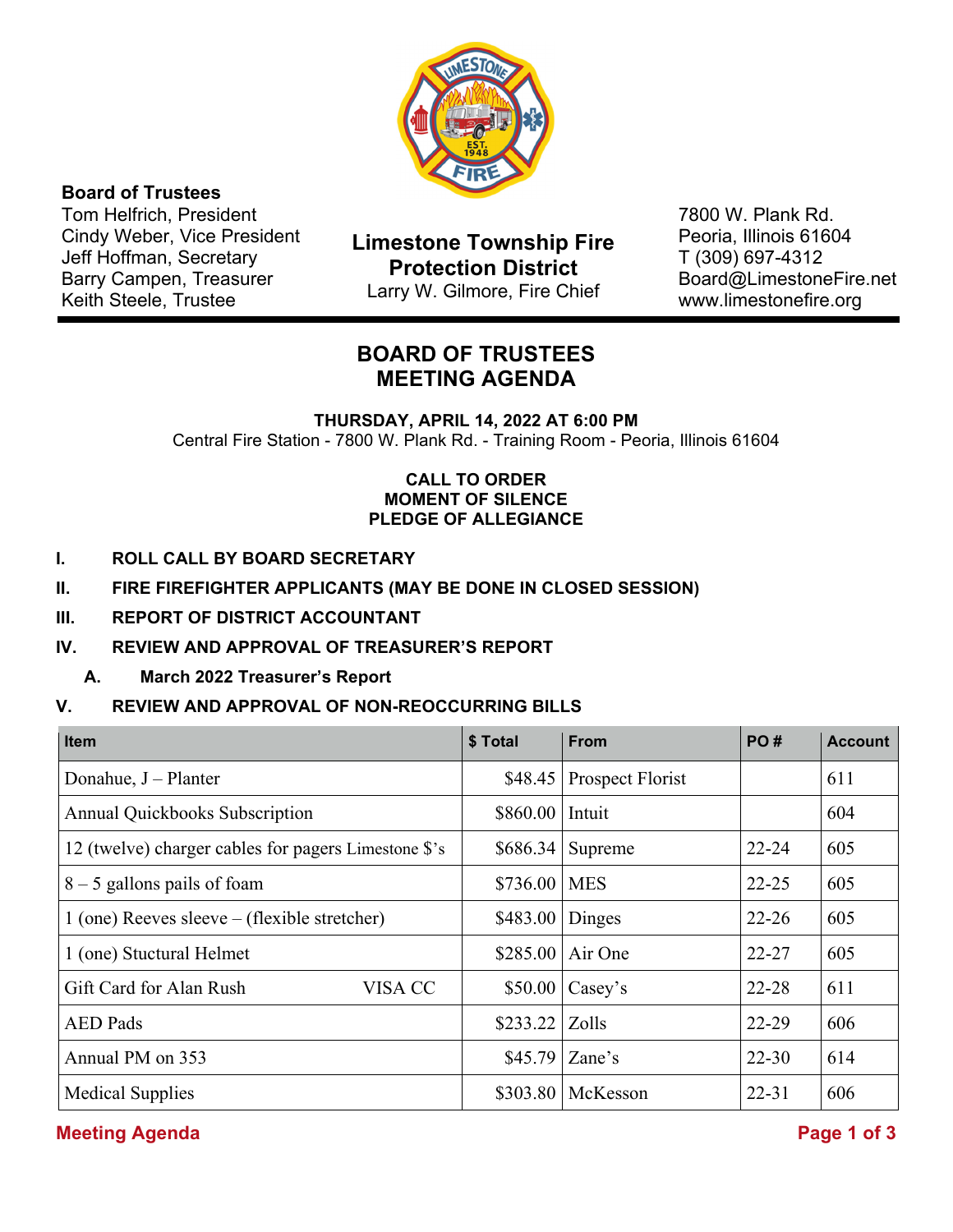| <b>Item</b>                                        | \$ Total   | <b>From</b>           | <b>PO#</b> | <b>Account</b> |
|----------------------------------------------------|------------|-----------------------|------------|----------------|
| 3 (three) Dewalt tripod lights VISA Limestone \$'s |            | $$687.00$ Home Depot  | $22 - 32$  | 605            |
| $333 - PM$ on drive and pump engine                | \$936.33   | CentreState           | $22 - 33$  | 614            |
| Brush Guns for 353<br>VISA CC                      | \$521.90   | Heiman Fire           | $22 - 34$  | 605            |
| Replacement mailbox for one damaged at a call      | \$77.90    | B'ville Hdwr          | $22 - 35$  | 616            |
| Attendance at Tazewell County Fire school          | \$20.00    | <b>Connor Donahue</b> | $22 - 36$  | 618            |
| 326 Replace door alarm sensor and crankcase filter | \$873.53   | MacQueen              | $22 - 37$  | 614            |
| 10 (ten) radio batteries                           | \$864.27   | Supreme Radio         | 22-38      | 617            |
|                                                    |            |                       |            |                |
| <b>TOTAL</b>                                       | \$7,712.53 |                       |            |                |

## **VI. REPORT OF DISTRICT ATTORNEY (MAY BE DONE IN CLOSED SESSION)**

## **VII. REVIEW AND APPROVAL OF MEETING MINUTES**

- **A. Regular meeting minutes of March 10, 2022**
- **B. Closed meeting minutes of March 10, 2022**

## **VIII. CITIZEN REMARKS AND CORRESPONDENCE**

- **IX. REPORT OF COMMAND**
- **X. BUDGET REQUEST**
- **A. Movement of \$115.74 out of contingencies into 611 Flowers and discussion of other category for movement of funds later. The following category are as follows: 608 Firefighter Wellness; 640 Garbage Service; 601 Vehicle Fuel**

## **XI. CLOSED SESSION**

- **A. PERSONNEL**
- **XII. OLD BUSINESS** 
	- **A. Banquet**
	- **B. Planning on attending the IAFPD Annual Conference Dates June 23-25, 2022 in Champaign**
- **XIII. NEW BUSINESS** 
	- **A. Handout of Budget Worksheet 2022-2023**
- **XIV. OTHER BUSINESS THAT LAWFULLY COMES BEFORE THE BOARD**
- **XV. ANNOUNCEMENT/ACKNOWLEDGEMENTS**
- **XVI. SETTING OF PLACE AND TIME FOR NEXT MEETING OF BOARD OF TRUSTEES**

## **Meeting Agenda** Page 2 of 3